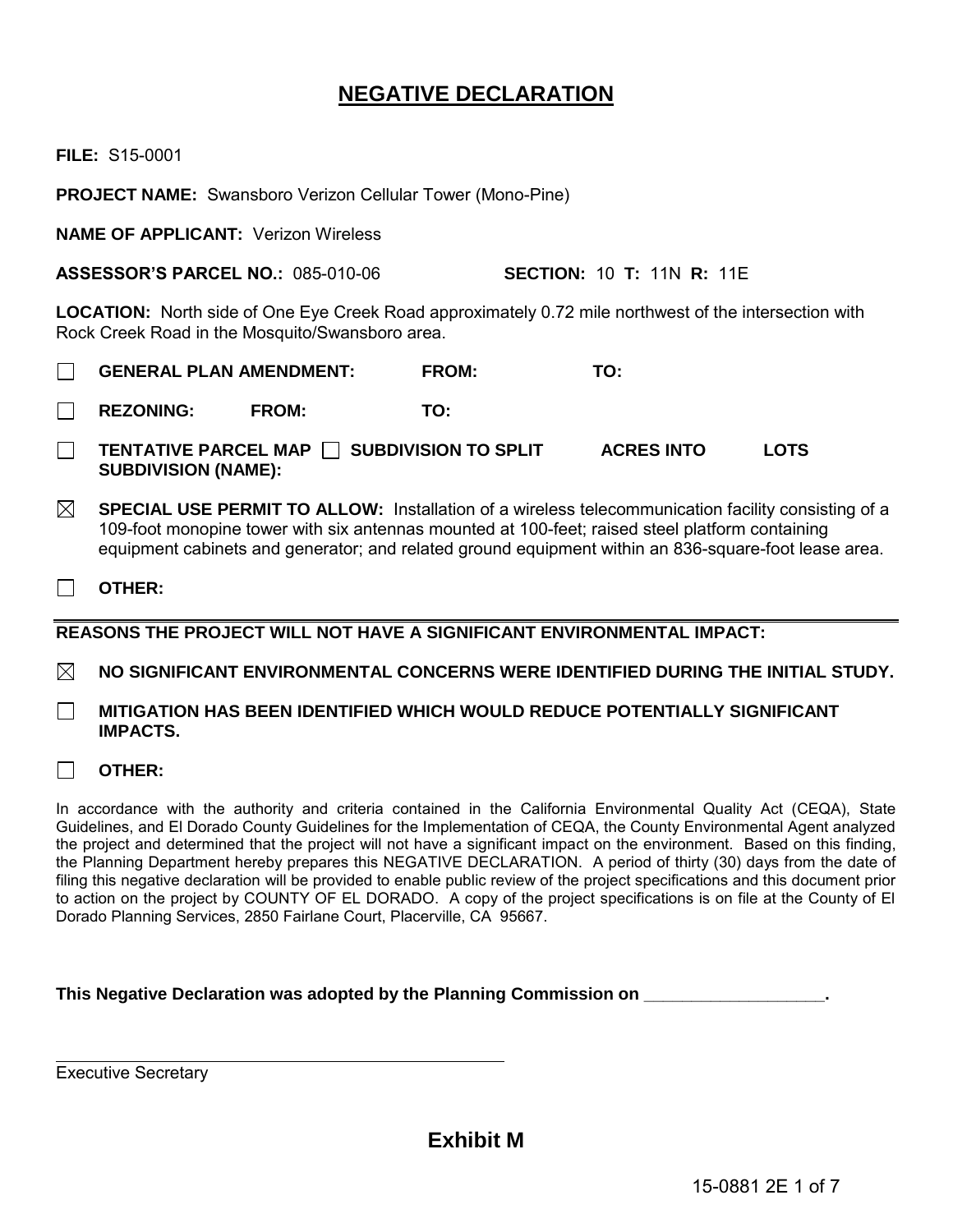

# **COUNTY OF EL DORADO PLANNING SERVICES 2850 FAIRLANE COURT PLACERVILLE, CA 95667**

# **INITIAL STUDY ENVIRONMENTAL CHECKLIST FORM**

| Project Title: S15-0001/Swansboro Verizon Cellular Tower                                                                                                                                                                                                                                                                                                                                                                                                                                                                                                                                                                                                                                                                                                                                                                                                                                                                                                                                                                                                      |                                     |  |  |
|---------------------------------------------------------------------------------------------------------------------------------------------------------------------------------------------------------------------------------------------------------------------------------------------------------------------------------------------------------------------------------------------------------------------------------------------------------------------------------------------------------------------------------------------------------------------------------------------------------------------------------------------------------------------------------------------------------------------------------------------------------------------------------------------------------------------------------------------------------------------------------------------------------------------------------------------------------------------------------------------------------------------------------------------------------------|-------------------------------------|--|--|
| Lead Agency Name and Address: County of El Dorado, 2850 Fairlane Court, Placerville, CA 95667                                                                                                                                                                                                                                                                                                                                                                                                                                                                                                                                                                                                                                                                                                                                                                                                                                                                                                                                                                 |                                     |  |  |
| Contact Person: Aaron Mount, Project Planner                                                                                                                                                                                                                                                                                                                                                                                                                                                                                                                                                                                                                                                                                                                                                                                                                                                                                                                                                                                                                  | <b>Phone Number:</b> (530) 621-5355 |  |  |
| Nick Jr. and Meghan Rumsey, 4880 Greenstone Rd., Placerville, CA<br><b>Property Owner's Name and Address:</b><br>95667                                                                                                                                                                                                                                                                                                                                                                                                                                                                                                                                                                                                                                                                                                                                                                                                                                                                                                                                        |                                     |  |  |
| Project Applicant's Name and Address: Verizon Wireless, 8700 Auburn Folsom Rd., Granite Bay, CA 95746                                                                                                                                                                                                                                                                                                                                                                                                                                                                                                                                                                                                                                                                                                                                                                                                                                                                                                                                                         |                                     |  |  |
| Project Agent's Name and Address: Epic Wireless, 8700 Auburn Folsom Rd., Granite Bay, CA 95746                                                                                                                                                                                                                                                                                                                                                                                                                                                                                                                                                                                                                                                                                                                                                                                                                                                                                                                                                                |                                     |  |  |
| <b>Project Location:</b> North side of One Eye Creek Road approximately 0.72 mile northwest of the intersection<br>with Rock Creek Road in the Mosquito/Swansboro area.                                                                                                                                                                                                                                                                                                                                                                                                                                                                                                                                                                                                                                                                                                                                                                                                                                                                                       |                                     |  |  |
| Assessor's Parcel Number(s): 085-010-06                                                                                                                                                                                                                                                                                                                                                                                                                                                                                                                                                                                                                                                                                                                                                                                                                                                                                                                                                                                                                       |                                     |  |  |
| <b>Zoning:</b> Rural Lands 40-Acre (RL-40)                                                                                                                                                                                                                                                                                                                                                                                                                                                                                                                                                                                                                                                                                                                                                                                                                                                                                                                                                                                                                    |                                     |  |  |
| <b>Section: 10</b><br><b>T:</b> 11N <b>R:</b> 11E                                                                                                                                                                                                                                                                                                                                                                                                                                                                                                                                                                                                                                                                                                                                                                                                                                                                                                                                                                                                             |                                     |  |  |
| <b>General Plan Designation: NR (Natural Resource)</b>                                                                                                                                                                                                                                                                                                                                                                                                                                                                                                                                                                                                                                                                                                                                                                                                                                                                                                                                                                                                        |                                     |  |  |
| <b>Description of Project:</b> In accordance with Section 130.40.130 of the Zoning Ordinance, this special use permit<br>request would allow the construction of a wireless telecommunications facility consisting of a 109-foot monopine<br>with six Verizon Wireless antennas that each measure six feet tall by 12 inches wide by seven inches deep,<br>mounted at the 100-foot pole height, two four-foot diameter microwave dishes, and a 15-foot by 16-foot 5-inch<br>raised steel platform within a 22- by 38-foot lease area enclosed with a six-foot fence. A 15 kVa diesel generator<br>surrounded by a sound wall and containing a 132 gallon fuel tank would be placed within the lease area. The<br>wireless facility has been designed as a monopine with foliage that matches the existing surrounding vegetation<br>and would be painted to simulate a natural brown bark. The antennas, which would be covered with pine needle<br>socks, are proposed be mounted at 100-feet and extending to the 104-foot height. The foliage would extend |                                     |  |  |

### **Surrounding Land Uses and Setting:**

additional carrier to be collocated at an approximate height of 59 feet

|        | Zoning           | General Plan | Land Use (e.g., Single Family Residences, Grazing, Park, School) |
|--------|------------------|--------------|------------------------------------------------------------------|
| Site:  | $RL-40$          | NR.          | Undeveloped/Residential                                          |
| North: | $RL-40/FR-40$ NR |              | US Forest Service/Undeveloped                                    |
| East:  | $RL-40/FR-40$ NR |              | Us Forest Service/Residential                                    |
| South: | R <sub>3</sub> A | MDR          | Residential                                                      |
| West:  | $RL-40$          | NR.          | Residential                                                      |

another five feet to an overall structure height of 109 feet. The facility has been designed to accommodate one

Briefly Describe the environmental setting: The approximately 836 square foot lease area is located in the southeast corner of a 39.75 acre parcel. The parcel is located on a north-facing slope and the lease area is located at an elevation of approximately 2,660 feet above mean sea level. The site would be accessed by a proposed access driveway that encroaches onto One Eye Creek Road, which is a privately maintained road. The lease area is at an elevation below One Eye Creek Road as the road is at the top of a ridge. The area around the cellular facility site is montane hardwood-conifer woodland with an understory of blue oak, black oak, and gray pine over dense brush comprised primarily of manzanita.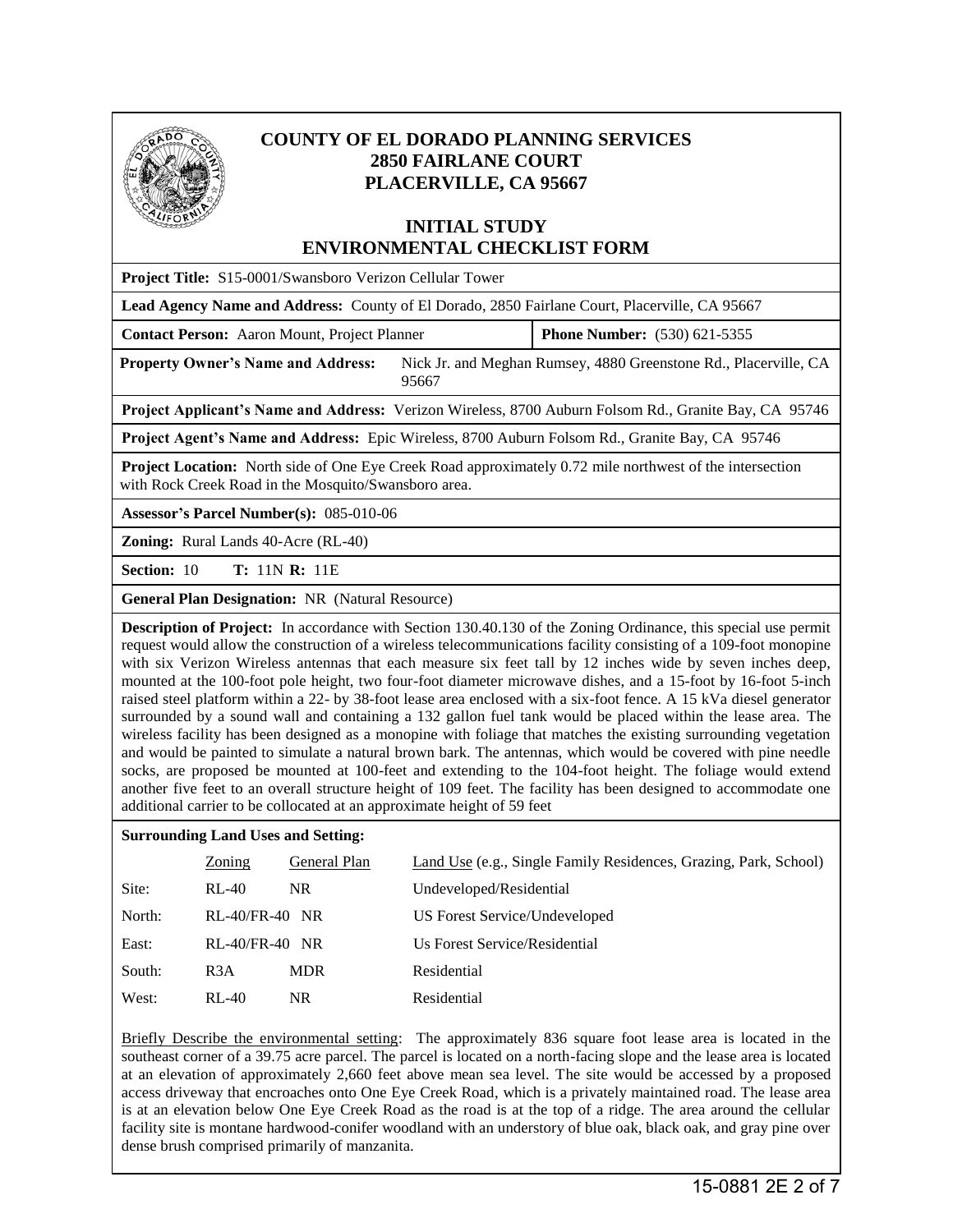Other public agencies whose approval is required (e.g., permits, financing approval, or participation agreement.):

CDA Building Division, grading and building permits

### ENVIRONMENTAL FACTORS POTENTIALLY AFFECTED

The environmental factors checked below would be potentially affected by this project, involving at least one impact that is a "Potentially Significant Impact" as indicated by the checklist on the following pages.

| Aesthetics                    | <b>Agriculture Resources</b>       | Air Quality            |
|-------------------------------|------------------------------------|------------------------|
| <b>Biological Resources</b>   | Cultural Resources                 | Geology / Soils        |
| Hazards & Hazardous Materials | Hydrology / Water Quality          | Land Use / Planning    |
| Mineral Resources             | Noise                              | Population / Housing   |
| <b>Public Services</b>        | Recreation                         | Transportation/Traffic |
| Utilities / Service Systems   | Mandatory Findings of Significance |                        |

#### DETERMINATION

On the basis of this initial evaluation:

- $\boxtimes$  I find that the proposed project COULD NOT have a significant effect on the environment, and a NEGATIVE DECLARATION will be prepared.
- I find that although the proposed project could have a significant effect on the environment, there will not be a significant effect in this case because revisions in the project have been made by or agreed to by the project proponent. A MITIGATED NEGATIVE DECLARATION will be prepared.
- I find that the proposed project  $MAX$  have a significant effect on the environment, and an ENVIRONMENTAL IMPACT REPORT is required.
- I find that the proposed project  $MAX$  have a "potentially significant impact" or "potentially significant unless mitigated" impact on the environment, but at least one effect: 1) has been adequately analyzed in an earlier document pursuant to applicable legal standards; and 2) has been addressed by mitigation measures based on the earlier analysis as described in attached sheets. An ENVIRONMENTAL IMPACT REPORT is required, but it must analyze only the effects that remain to be addressed.
- I find that although the proposed project could have a significant effect on the environment, because all potentially significant effects: a) have been analyzed adequately in an earlier EIR or NEGATIVE DECLARATION, pursuant to applicable standards; and b) have been avoided or mitigated pursuant to that earlier EIR or NEGATIVE DECLARATION, including revisions or mitigation measures that are imposed upon the proposed project, nothing further is required.

| Signature:    |                                    | Date: |                  |
|---------------|------------------------------------|-------|------------------|
| Printed Name: | Aaron Mount, Project Planner       | For:  | El Dorado County |
|               | Signature: Viellian Hacleod        | Date: |                  |
| Printed Name: | Lillian MacLeod, Principal Planner | For:  | El Dorado County |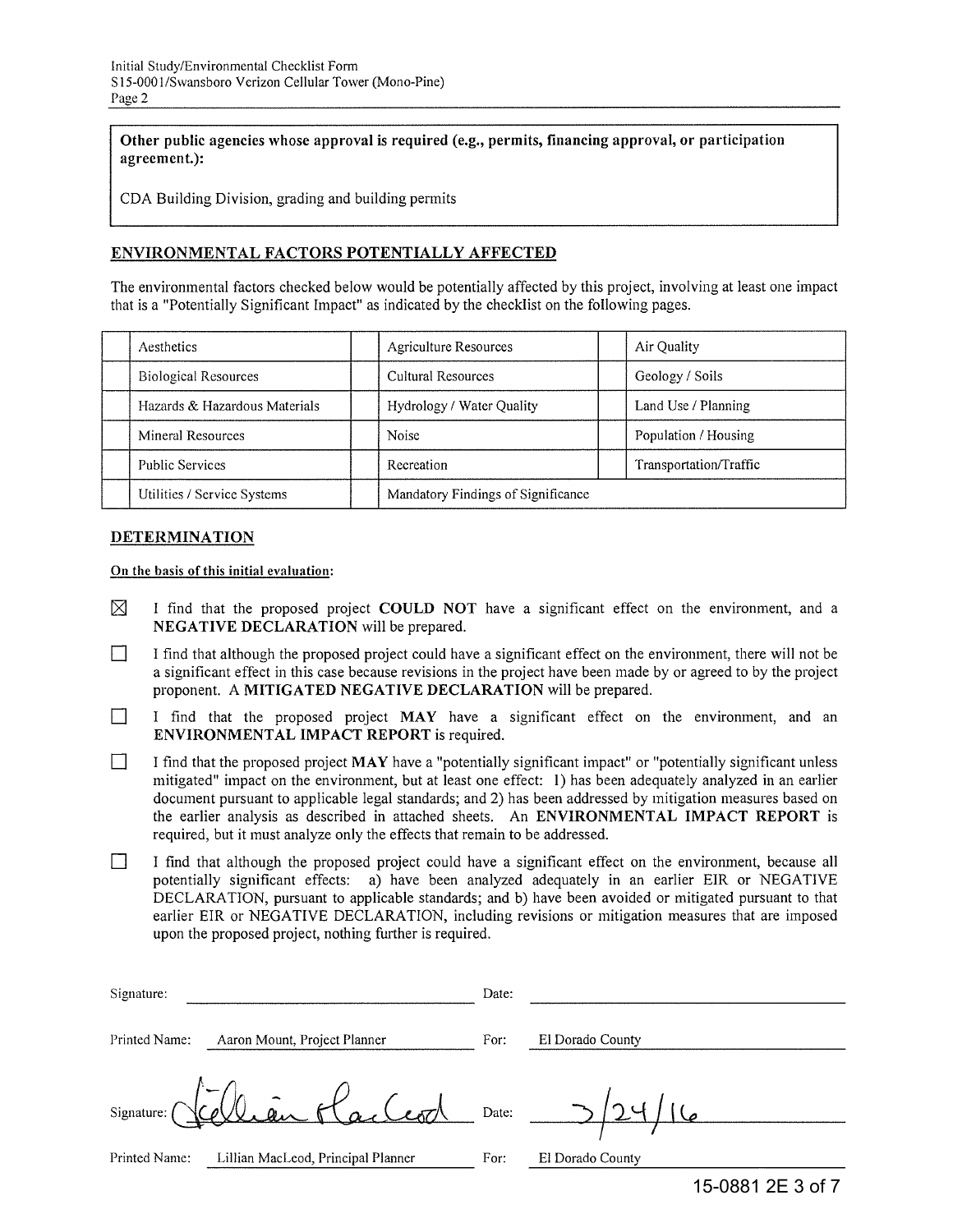# **EXISTING AND PROPOSED DEVELOPMENT**

The site is currently undeveloped but is adjacent to developed residential parcels consistent with the rural residential zoning and character of the surrounding area.

In accordance with Section 130.40.130 of the Zoning Ordinance, this special use permit request would allow the construction of a wireless telecommunications facility consisting of a 109-foot monopine with six Verizon Wireless antennas that each measure six feet tall by 12 inches wide by seven inches deep, mounted at the 100-foot pole height, two four-foot diameter microwave dishes, and a 15-foot by 16-foot 5-inch raised steel platform within a 22- by 38-foot lease area enclosed with a six-foot tall chain link fence. A 15 kVa diesel generator partially surrounded by a sound wall and containing a 132 gallon fuel tank would be placed within the lease area. The wireless facility has been designed as a monopine with foliage that matches the existing surrounding vegetation and would be painted to simulate a natural brown bark. The antennas, which would be covered with pine needle socks, are proposed be mounted at 100-feet and extending to the 104-foot height. The foliage would extend another five feet to an overall structure height of 109 feet. The facility has been designed to accommodate one additional carrier to be collocated at an approximate height of 59 feet.

# **ENVIRONMENTAL IMPACTS**

The project parcel is zoned Rural Lands - 40-Acre (RL-40). The purpose of the RL-40 district is intended to identify those lands that are suitable for limited residential development based on topography, access, groundwater or septic capability, and other infrastructural requirements. The cell tower facility, to include the monopine, equipment compound, underground cables, and access road, is situated in an area of the parcel that has been previously developed with a compacted dirt driveway that would need to be improved to meet fire department standards.

The project site is not in an Important Biological Corridor. The project site does not contain riparian features, habitat, or federally protected wetlands; gabbro soils, or mineral resources classified MRZ-2x. No fish and wildlife species listed as protected by the State or federal government pursuant to the 2004 General Plan EIR were found on site; however, the biological survey (Foothill Associates, 1/18/2016) indicated the potential for four special status plant species in the woodland habitat surrounding the cellular site (*Clarkia biloba* ssp. *brandegeeae, Clarkia virgata, Horkelia parryi, and Chlorogalum grandiflorum*), potential for silver haired and Yuma myotis bats to roost on the site, and nesting of raptors to occur adjacent to the cellular site. If construction takes place between February 1 to September 1, the applicant will be required to conduct surveys for the presence of the concerned plant, bat, and avian species and if found, take necessary measures to protect the species in coordination with the state Department of Fish and Wildlife or the California Native Plant Society. The site is within the winter range of the Pacific deer herd. No significant fencing is being proposed that would limit the migration of this herd. One oak tree would need to be removed resulting in less than 0.01 percent of the sites oak canopy. Replanting consistent with County Policy would replace the loss of the one tree. (Foothill Associates, 1/18/2016)

The proposed installation of the cell tower facility will not require a significant amount of grading that would impact air quality plans or standards, including greenhouse gases; or increase odors or pollution concentrations to any discernable level subject to the standard conditions for air quality and dust reduction applied to the project. The proposed installation of the cell tower facility will not require any grading that would impact or degrade cultural resources as 15-0881 2E 4 of 7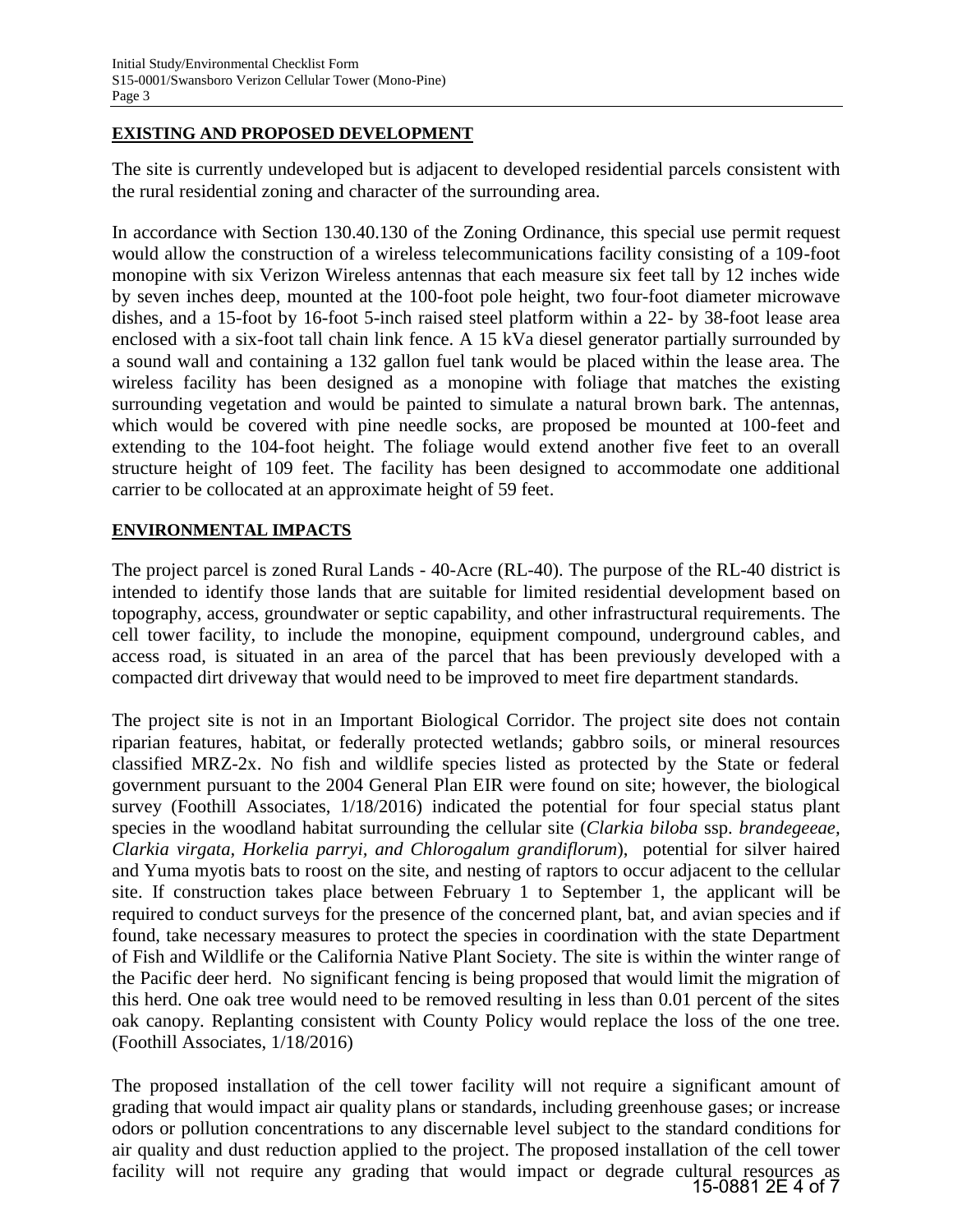determined by the submitted cultural resource report. Any noise generated from installation of the cell tower facility will be subject to General Plan Policy 6.5.1.11 reducing any noise impacts from temporary construction to less than significant. Operational noise from air conditioning units in the equipment shelter and weekly testing of the back-up generator will generate combined noise levels of 46.7 dBA measured at the south property line (Hammett & Edison, Inc., 2/12/2016). As such, the maximum generated noise level will be significantly less than the daytime limit of 50dBA allowed in rural zones under General Plan Policy 6.5.1.10.

A two-state system will provide continuous wireless communication coverage in case of a power outage. It will consist of a back-up battery that will be recharged by a standby diesel generator running off of a 132 gallon fuel tank. The proposed diesel generator and fuel tank meets UL certification. The cell tower facility will contain a fire alarm connected to a nation-wide alerting system. The existing access driveway will be improved to support and provide adequate turnaround for an emergency fire vehicle. As such, impacts from fire hazards will be less than significant.

A cultural resource survey (EBI Consulting, 2/19/2016) concluded that the site's sensitivities for historic resources and precontact are low. There are no known registered archaeological sites within a half-mile radius of the site. After consultation with tribes that historically occupied the area and a negative on-site survey, it was concluded that the site is not sensitive for archaeological resources and it is unlikely that the proposed project area is sensitive for significant below-grade cultural resources.

The cell tower facility is proposed for installation at an elevation below the road between the adjacent residences. The existing vegetation will screen the equipment compound from view from the roadway. Photosimulations indicate the monopine will blend in with the heavily treed area and have no impact on the visual quality of the site or its surroundings.

The cell tower facility will be installed on a site that has Mariposa soils (MbE) that are low in expansiveness and considered stable. El Dorado County does not appear on the Alquist-Priolo lists so that the potential for earthquake or ground shaking activity is low in the region. However, any potential impact caused by installing the cell tower facility in the project area would be offset by compliance with the Uniform Building Code earthquake standards. Compliance with the County Grading, Erosion, and Sediment Control Ordinance would ensure that grading for the access road and equipment compound would protect drainage patterns in the project area, reducing erosion or loss of topsoil to less than significant.

Based on the radiofrequency electromagnetic field (RFE) analysis (Waterford, 2/6/15), the public exposures at ground level will be 0.24 percent of the public exposure limits. The closest buildings are located greater than 100 feet south and east of the proposed antenna structure. At these locations, the maximum predicted power density level resulting from all operations is 0.001 percent of the FCC General Public limits. As concluded in the analysis, occupational exposure to the contractors and maintenance personnel "must comply with FCC occupational exposure guidelines whenever work is required near the antennas themselves". Hazards to the public and carrier personnel from RFE exposure will be less than significant.

Traffic impacts will consist of a temporary increase from construction and installation activities. Once completed, the cell tower facility will be computer-monitored from a central office. Ongoing maintenance will require a technician to visit the site only one to two times per month. 15-0881 2E 5 of 7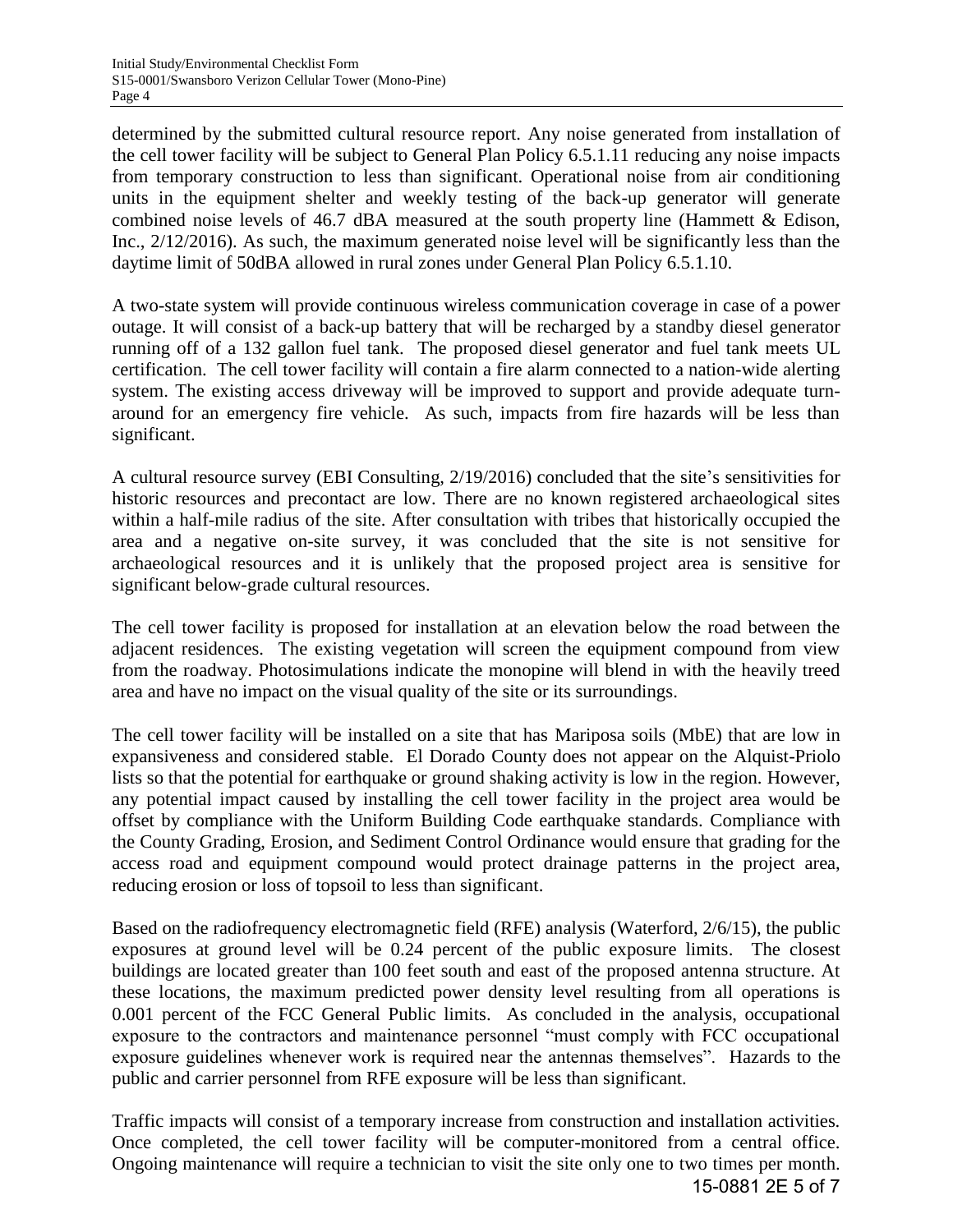Any increase in traffic from installation and operation of the cell tower facility will be less than significant.

### **MANDATORY FINDINGS**

- a. Required pre-construction seasonal surveys would reduce impacts to potential wildlife or plant habitat on the site that could reduce wildlife or plant populations below self-sustaining levels, or restrict the range or migratory habits of a rare or endangered animal. Any cultural or archeological resources discovered during construction shall be protected with the standard condition requiring cessation of the activity until determination of the value and disposition of the resource has been made by a qualified specialist.
- b. No cumulative impacts from the proposed stand-alone cell tower facility have been determined to exist.
- c. Any radiofrequency emissions effects that could possibly cause substantial adverse effects on human beings have been analyzed against FCC requirements for direct and indirect impacts and found to be well below the thresholds of significance. The monopine will blend in with the surrounding vegetation reducing its visual impact on the public

### **SUPPORTING INFORMATION SOURCE LIST**

The following documents are available at El Dorado County Planning Services in Placerville.

El Dorado County General Plan Draft Environmental Impact Report Volume 1 of 3 – EIR Text, Chapter 1 through Section 5.6 Volume 2 of 3 – EIR Text, Section 5.7 through Chapter 9 Appendix A Volume 3 of 3 – Technical Appendices B through H

El Dorado County General Plan – A Plan for Managed Growth and Open Roads; A Plan for Quality Neighborhoods and Traffic Relief (Adopted July 19, 2004)

Findings of Fact of the El Dorado County Board of Supervisors for the General Plan

El Dorado County Zoning Ordinance (Title 17 - County Code) County of El Dorado Drainage Manual (Resolution No. 67-97, Adopted March 14, 1995)

County of El Dorado Grading, Erosion and Sediment Control Ordinance (Ordinance No. 3883, amended Ordinance Nos. 4061, 4167, 4170)

El Dorado County Design and Improvement Standards

El Dorado County Subdivision Ordinances (Title 16 - County Code)

Soil Survey of El Dorado Area, California

Interim Interpretive Guidelines for El Dorado County General Plan Policy 7.4.4.4. (Option A) (Adopted 11/9/06; Amended 10/12/07)

California Environmental Quality Act (CEQA) Statutes (Public Resources Code Section 21000, et seq.)

Title 14, California Code of Regulations, Chapter 3, Guidelines for Implementation of the California Environmental Quality Act (Section 15000, et seq.)